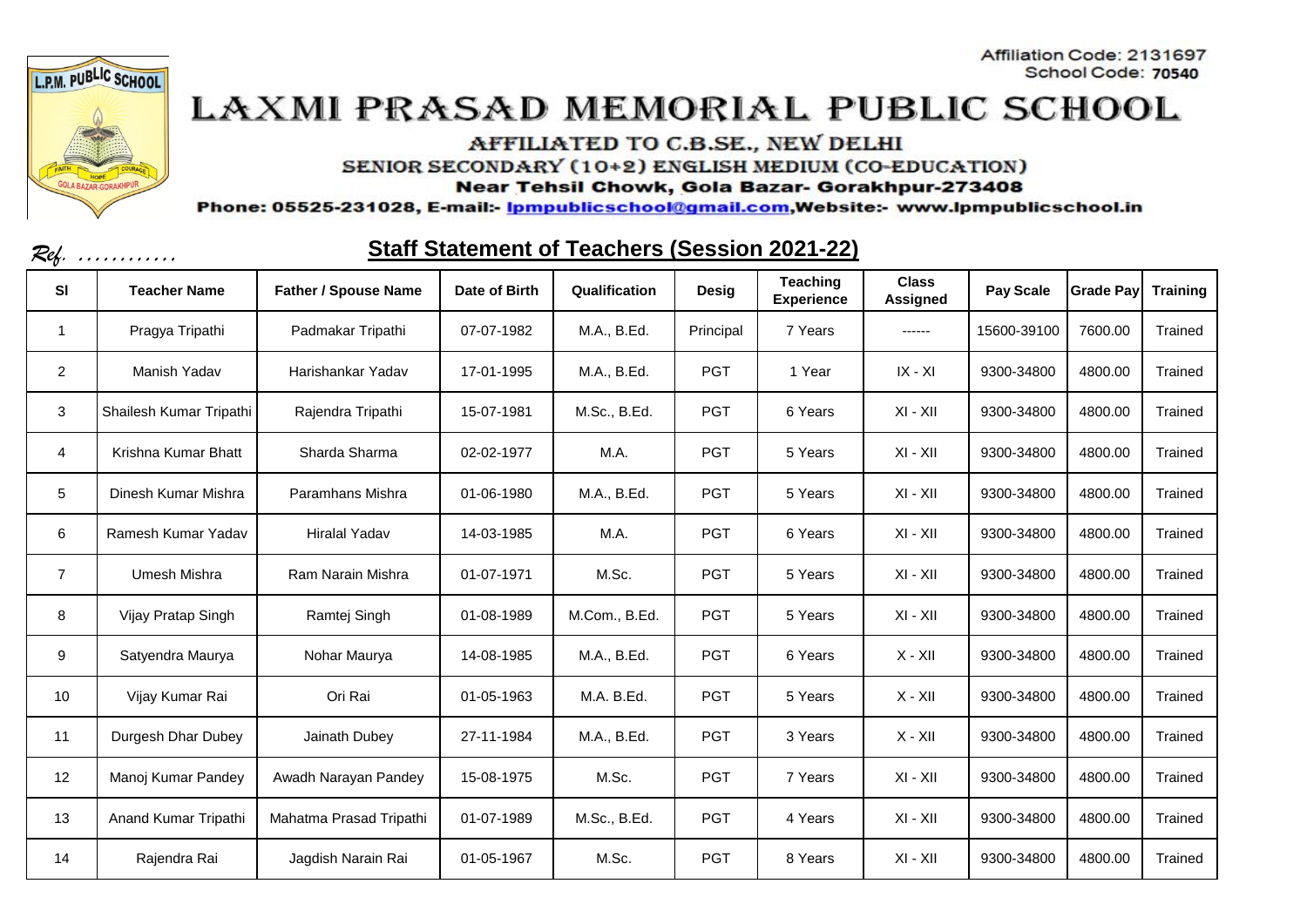



AFFILIATED TO C.B.SE., NEW DELHI

SENIOR SECONDARY (10+2) ENGLISH MEDIUM (CO-EDUCATION)

Near Tehsil Chowk, Gola Bazar- Gorakhpur-273408

Phone: 05525-231028, E-mail:- Ipmpublicschool@gmail.com,Website:- www.Ipmpublicschool.in

| Kef. | .                          |                             |               | <u>Jian Jialenichi Ul Teachers (Jessiun Zuz Pzz)</u> |                     |                               |                          |            |                  |                 |
|------|----------------------------|-----------------------------|---------------|------------------------------------------------------|---------------------|-------------------------------|--------------------------|------------|------------------|-----------------|
| SI   | <b>Teacher Name</b>        | <b>Father / Spouse Name</b> | Date of Birth | Qualification                                        | <b>Desig</b>        | Teaching<br><b>Experience</b> | <b>Class</b><br>Assigned | Pay Scale  | <b>Grade Pay</b> | <b>Training</b> |
| 15   | Vivek Prakash Yadav        | Akshabarnath Yadav          | 07-04-1988    | M.Sc., B.Ed.                                         | <b>PGT</b>          | 3 Years                       | $X - XII$                | 9300-34800 | 4800.00          | Trained         |
| 16   | Sumaila Akhtar             | Mirza Badrul Hasan Beg      | 08-07-1992    | M.Sc., B.Ed.                                         | <b>PGT</b>          | 2 Years                       | $X - XII$                | 9300-34800 | 4800.00          | Trained         |
| 17   | Mukesh Kumar Tiwari        | Durga Prasad Tiwari         | 08-12-1992    | M.Sc., B.Ed.                                         | <b>PGT</b>          | 2 Years                       | $XI - XII$               | 9300-34800 | 4800.00          | Trained         |
| 18   | Harendra Tiwari            | Shiv Kumar Tiwari           | 01-01-1987    | M.Sc., B.Ed.                                         | <b>PGT</b>          | 1 Year                        | $XI - XII$               | 9300-34800 | 4800.00          | Trained         |
| 19   | Shivam Mishra              | Krishna Kumar Mishra        | 16-02-1990    | M.Sc., B.Ed.                                         | <b>PGT</b>          | 4 Years                       | XI - XII                 | 9300-34800 | 4800.00          | Trained         |
| 20   | Santosh Kumar Yadav        | Bansh Raj Yadav             | 25-07-1977    | M.Sc.                                                | <b>PGT</b>          | 4 Years                       | $XI - XII$               | 9300-34800 | 4800.00          | Trained         |
| 21   | Sushil Kumar Shukla        | Shahasranshu Shukla         | 18-09-1986    | M.Sc., B.Ed.                                         | <b>PGT</b>          | 1 Year                        | XI                       | 9300-34800 | 4800.00          | Trained         |
| 22   | Amresh Chandra Meher       | Nirakar Meher               | 03-06-1985    | M.Sc. I.T.                                           | <b>PGT</b>          | 4 Years                       | $X - XII$                | 9300-34800 | 4800.00          | Trained         |
| 23   | Paras Nath                 | Ram Chandar                 | 08-09-1988    | MCA, PGDCA                                           | <b>PGT</b>          | 1 Year                        | $X - XII$                | 9300-3400  | 4800.00          | Trained         |
| 24   | Babita Sharma              | Dayanand Sharma             | 10-08-1987    | M.A.,<br>B.Ed. (S.E.)                                | Special<br>Educator | 5 Years                       | $I - XII$                | 9300-34800 | 4800.00          | Trained         |
| 25   | Vinay Kumar Singh          | Sarbajit Singh              | 16-10-1982    | M.A. (Psychology)                                    | Wellness<br>Teacher | 7 Years                       | $I - XII$                | 9300-34800 | 4800.00          | Trained         |
| 26   | Purushottam<br>Vishwakarma | Rambriksha Vishwakarma      | 15-09-1986    | M.A., B.Ed.                                          | <b>TGT</b>          | 5 Years                       | $IX - X$                 | 9300-34800 | 4600.00          | Trained         |
| 27   | Akhilesh Singh             | Japat Singh                 | 02-03-1992    | M.Sc., B.Ed.                                         | <b>TGT</b>          | 2 Years                       | $VIII - X$               | 9300-3400  | 4600.00          | Trained         |
| 28   | Manish Pandey              | Vishambhar Nath Pandey      | 23-10-1974    | B.A., B.Ed.                                          | <b>TGT</b>          | 1 Year                        | VIII-IX                  | 9300-3400  | 4600.00          | Trained         |

#### Staff Statement of Teachers (Session 2021 22)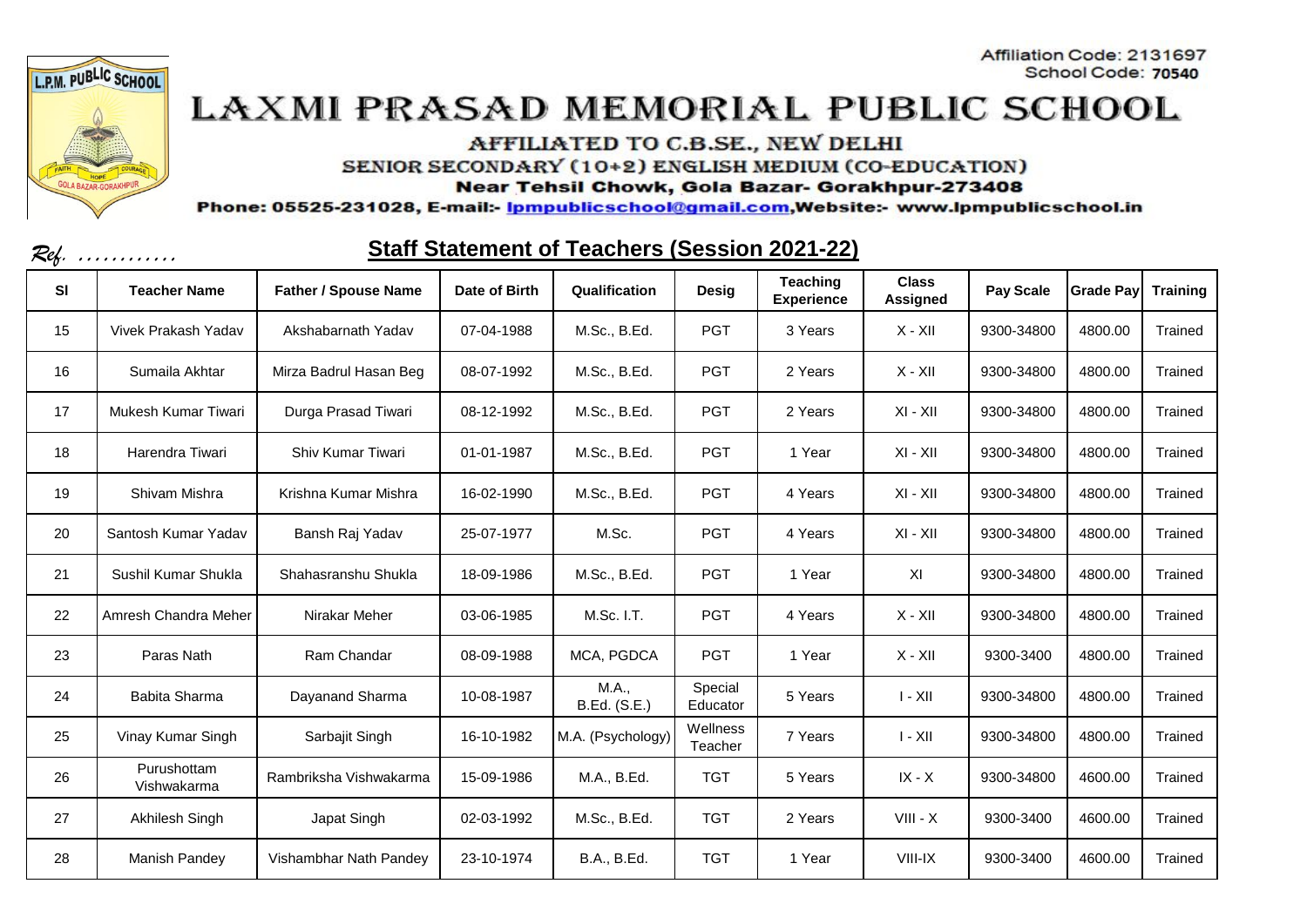



AFFILIATED TO C.B.SE., NEW DELHI

SENIOR SECONDARY (10+2) ENGLISH MEDIUM (CO-EDUCATION)

Near Tehsil Chowk, Gola Bazar- Gorakhpur-273408

Phone: 05525-231028, E-mail:- Ipmpublicschool@gmail.com,Website:- www.Ipmpublicschool.in

|           | $\mathcal{K}\!\ell_{\hbar}$ , |                             |               | Utan Utatement Ur Teauners (Oessiun ZUZT-ZZ) |              |                               |                          |            |                  |                 |
|-----------|-------------------------------|-----------------------------|---------------|----------------------------------------------|--------------|-------------------------------|--------------------------|------------|------------------|-----------------|
| <b>SI</b> | <b>Teacher Name</b>           | <b>Father / Spouse Name</b> | Date of Birth | Qualification                                | <b>Desig</b> | Teaching<br><b>Experience</b> | <b>Class</b><br>Assigned | Pay Scale  | <b>Grade Pay</b> | <b>Training</b> |
| 29        | Awanish Kumar Gound           | Ghanshyam Gound             | 01-07-1989    | B.Sc., B.Ed.                                 | <b>TGT</b>   | 5 Years                       | $IX - X$                 | 9300-34800 | 4600.00          | Trained         |
| 30        | Abdul Rashid Khan             | Murtaza Husain              | 04-06-1988    | <b>B.Sc., B.Ed.</b>                          | <b>TGT</b>   | 7 Years                       | $IX - X$                 | 9300-34800 | 4600.00          | Trained         |
| 31        | Lavkush Kumar<br>Prajapati    | Prahalad Prajapati          | 26-08-1991    | M.Sc., B.Ed.                                 | <b>TGT</b>   | 3 Years                       | $VIII - X$               | 9300-34800 | 4600.00          | Trained         |
| 32        | Rahul Chand                   | Manegar Chand               | 01-03-1987    | M.A., B.Ed.                                  | <b>TGT</b>   | 3 Years                       | VIII-IX                  | 9300-34800 | 4600.00          | Trained         |
| 33        | Rajeev Kumar Maurya           | Ramsakal Maurya             | 15-08-1994    | M.Sc., B.Ed.                                 | <b>TGT</b>   | 2 Years                       | $VIII - X$               | 9300-34800 | 4600.00          | Trained         |
| 34        | Pankaj Tiwari                 | Ripusudan Tiwari            | 04-07-1990    | <b>B.Sc., M.C.A.</b>                         | <b>TGT</b>   | 4 Years                       | $VIII - X$               | 9300-34800 | 4600.00          | Trained         |
| 35        | Sandeep Kumar Singh           | Durvijay Singh              | 20-07-1984    | M.A., B.Ed.                                  | <b>TGT</b>   | 3 Years                       | $VIII - X$               | 9300-34800 | 4600.00          | Trained         |
| 36        | Sanjida                       | Mohammad Umar               | 08-02-1985    | B.A., B.Ed.                                  | <b>TGT</b>   | 3 Years                       | $VIII - X$               | 9300-34800 | 4600.00          | Trained         |
| 37        | Kamlesh Kumar Singh           | Ramashanker Singh           | 12-03-1986    | M.A., B.Ed.                                  | <b>TGT</b>   | 5 Years                       | $VIII - X$               | 9300-34800 | 4600.00          | Trained         |
| 38        | Gagan Deep                    | Ram Sumer                   | 03-01-1989    | M.A., B.Ed.                                  | <b>TGT</b>   | 3 Years                       | $VIII - X$               | 9300-34800 | 4600.00          | Trained         |
| 39        | Rajwant Singh                 | <b>Bhanu Pratap Singh</b>   | 15-07-1990    | M.A., B.Ed.                                  | <b>TGT</b>   | 2 Years                       | $VIII - X$               | 9300-34800 | 4600.00          | Trained         |
| 40        | Shyamdulari                   | Anil Kumar                  | 04-04-1985    | B.A., B.Ed.                                  | <b>TGT</b>   | 2 Years                       | $VIII - X$               | 9300-34800 | 4600.00          | Trained         |
| 41        | Varun Kumar Nishad            | Virendra Sahani             | 12-02-1994    | M.Sc., B.Ed.                                 | <b>TGT</b>   | 3 Years                       | $VIII - X$               | 9300-34800 | 4600.00          | Trained         |
| 42        | Prakashdeep Maurya            | Omprakash Maurya            | 10-02-1976    | M.Sc., M.C.A.                                | <b>TGT</b>   | 5 Years                       | $IX - X$                 | 9300-34800 | 4600.00          | Trained         |

#### Staff Statement of Teachers (Session 2021-22)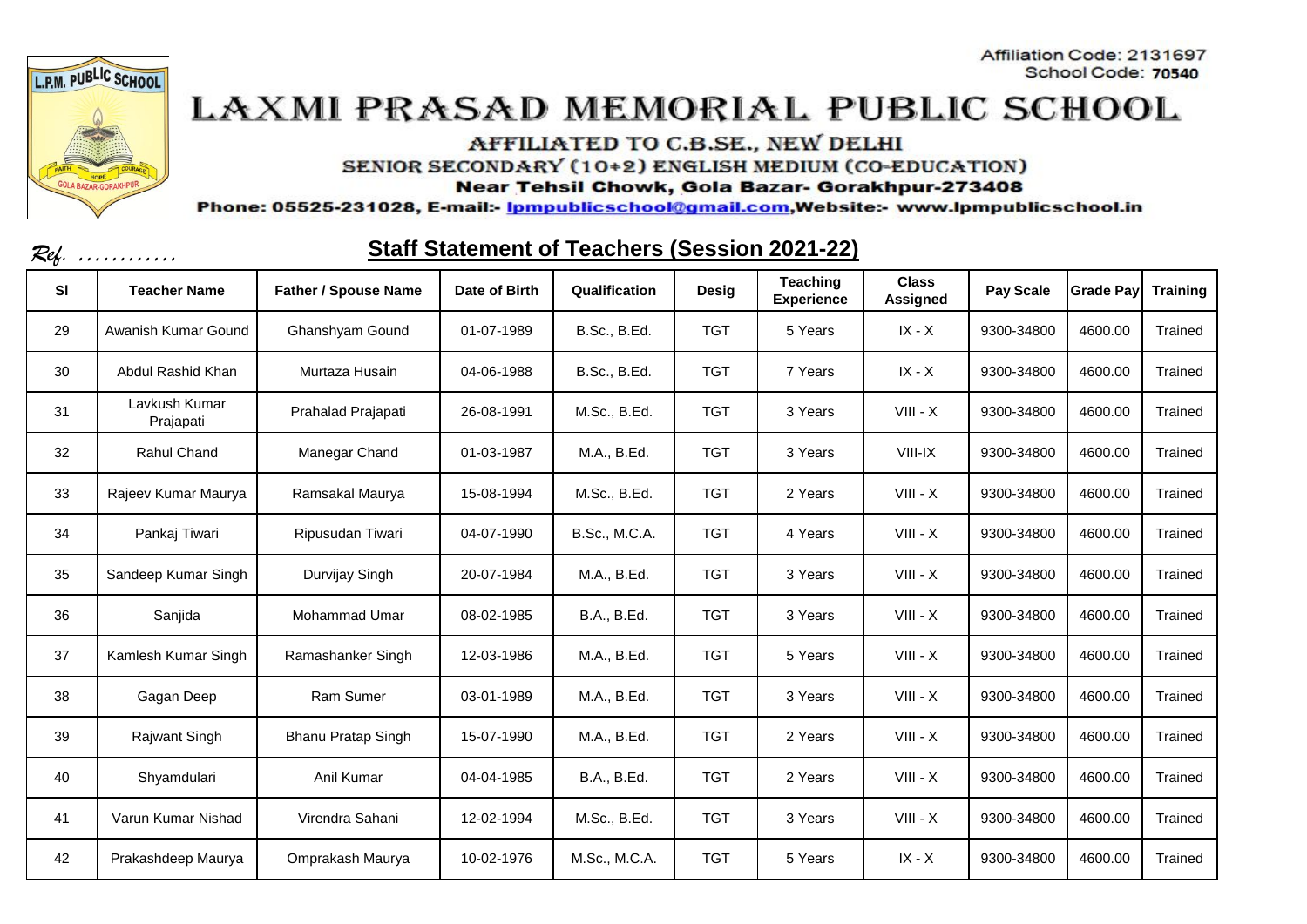



AFFILIATED TO C.B.SE., NEW DELHI

SENIOR SECONDARY (10+2) ENGLISH MEDIUM (CO-EDUCATION)

Near Tehsil Chowk, Gola Bazar- Gorakhpur-273408

Phone: 05525-231028, E-mail:- Ipmpublicschool@gmail.com,Website:- www.Ipmpublicschool.in

| Kef.      | .                        |                             |               | <u>Ulah Ulalghigili Uli Teachers (Ugssiuh Zuz I-22)</u> |              |                                      |                                 |            |                  |                 |
|-----------|--------------------------|-----------------------------|---------------|---------------------------------------------------------|--------------|--------------------------------------|---------------------------------|------------|------------------|-----------------|
| <b>SI</b> | <b>Teacher Name</b>      | <b>Father / Spouse Name</b> | Date of Birth | Qualification                                           | <b>Desig</b> | <b>Teaching</b><br><b>Experience</b> | <b>Class</b><br><b>Assigned</b> | Pay Scale  | <b>Grade Pay</b> | <b>Training</b> |
| 43        | Dhirendra Pratap Singh   | Rana Pratap Singh           | 02-05-1980    | B.Sc., B.Ed.                                            | <b>TGT</b>   | 3 Years                              | $VIII - X$                      | 9300-34800 | 4600.00          | Trained         |
| 44        | Vishnu                   | Prahlad                     | 04-04-1998    | B.A., B.Ed.                                             | <b>TGT</b>   | 2 Years                              | $VI - IX$                       | 9300-34800 | 4600.00          | Trained         |
| 45        | <b>Vivek Kumar Dubey</b> | Harishankar Dubey           | 12-07-1987    | M.A., B.Ed.                                             | <b>TGT</b>   | 2 Years                              | $VIII - X$                      | 9300-34800 | 4600.00          | Trained         |
| 46        | Vijay Laxmi Pandey       | Sheshmani Pandey            | 10-07-1987    | M.A. B.Ed.                                              | <b>TGT</b>   | 5 Years                              | $VI - IX$                       | 9300-34800 | 4600.00          | Trained         |
| 47        | Archana Amarnath         | Santosh Tiwari              | 01-01-1980    | B.Com., B.Ed.                                           | <b>TGT</b>   | 8 Years                              | VI - VIII                       | 9300-34800 | 4600.00          | Trained         |
| 48        | Renu Dubey               | Ratan Dubey                 | 01-05-1984    | M.Com., B.Ed.                                           | <b>TGT</b>   | 6 Years                              | $VI - VIII$                     | 9300-34800 | 4600.00          | Trained         |
| 49        | Aaditya Vikram           | Krishnamurti Rai            | 07-05-1998    | <b>B.Sc., B.Ed.</b>                                     | <b>TGT</b>   | 2 Years                              | $VI - IX$                       | 9300-34800 | 4600.00          | Trained         |
| 50        | Lav Kumar Tripathi       | Premshankar Tripathi        | 20-02-1968    | M.A., B.Ed.                                             | <b>TGT</b>   | 2 Years                              | $VIII - X$                      | 9300-34800 | 4600.00          | Trained         |
| 51        | Arvind Rai               | Harish Chandra Rai          | 26-09-1991    | B.A., B.Ed.                                             | <b>TGT</b>   | 1 Year                               | $VI - VIII$                     | 9300-34800 | 4600.00          | Trained         |
| 52        | Neeraj Kumar Pal         | Gama Pal                    | 03-04-1995    | B.A., PGDCA                                             | <b>TGT</b>   | 2 Years                              | VI - VIII                       | 9300-34800 | 4600.00          | Trained         |
| 53        | Nancy Pandey             | Anil Prakash Pandey         | 21-09-1999    | <b>B.Sc., B.Ed.</b>                                     | <b>TGT</b>   | 1 Year                               | VI - VIII                       | 9300-34800 | 4600.00          | Trained         |
| 54        | Sushil Singh             | Satya Narayan Singh         | 20-12-1987    | <b>B.A., B.Ed.</b>                                      | <b>TGT</b>   | 2 Years                              | $VI - VIII$                     | 9300-34800 | 4600.00          | Trained         |
| 55        | Pooja Mishra             | <b>Tarkeshwar Mishra</b>    | 09-05-1993    | M.A., B.Ed.                                             | <b>TGT</b>   | 1 Year                               | $VI - IX$                       | 9300-34800 | 4600.00          | Trained         |
| 56        | Akanksha Pandey          | Pramod Pandey               | 27-09-1997    | M.A., B.Ed.                                             | <b>TGT</b>   | 1 Year                               | VI - VIII                       | 9300-34800 | 4600.00          | Trained         |

#### Staff Statement of Teachers (Session 2021 22)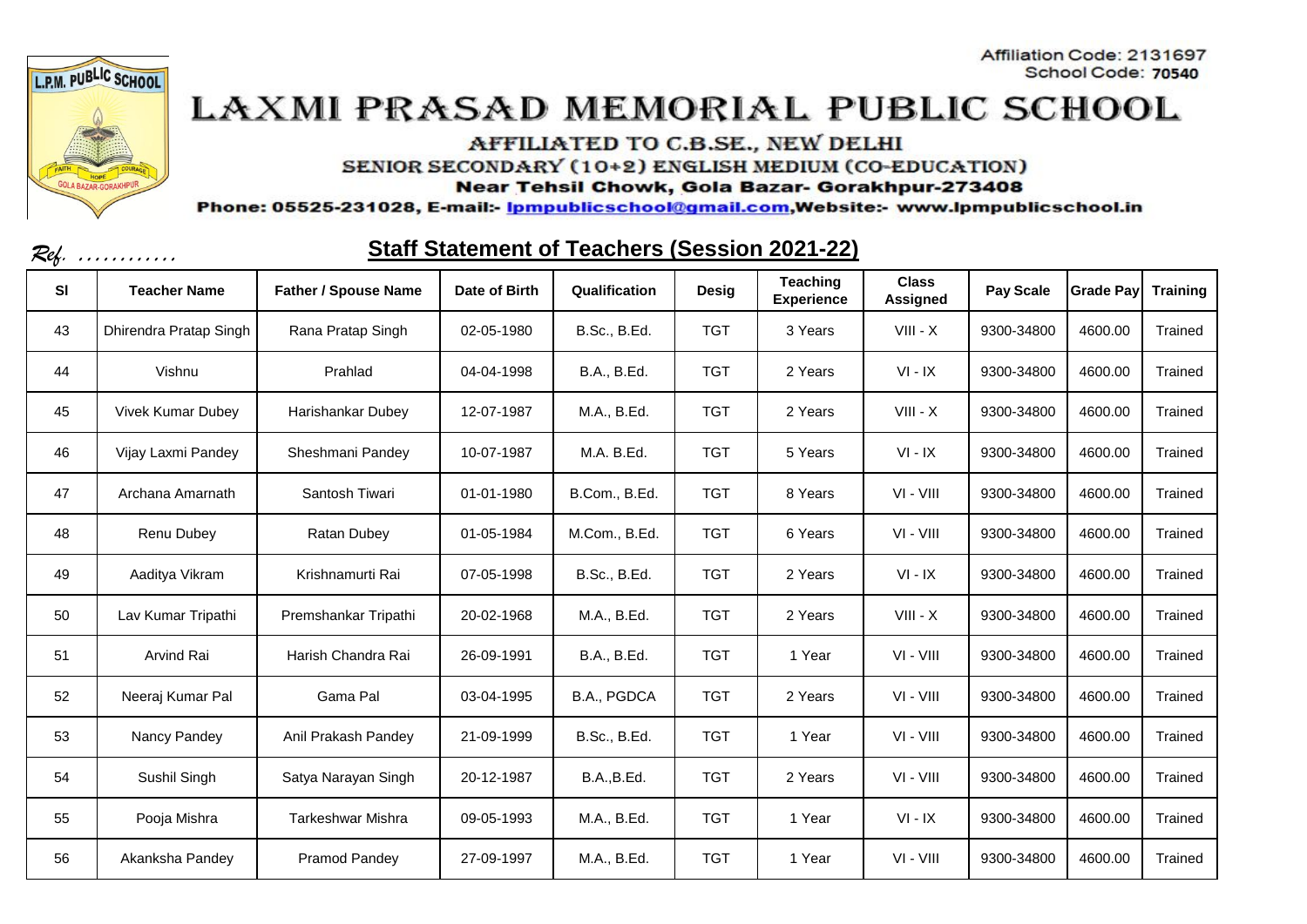



AFFILIATED TO C.B.SE., NEW DELHI

SENIOR SECONDARY (10+2) ENGLISH MEDIUM (CO-EDUCATION)

Near Tehsil Chowk, Gola Bazar- Gorakhpur-273408

Phone: 05525-231028, E-mail:- Ipmpublicschool@gmail.com,Website:- www.Ipmpublicschool.in

| Kef.      | <u>Jian Jialenichi Ul Teachers (Jessiun Zuz i-ZZ)</u><br>. |                             |               |                                |              |                               |                                 |                  |                  |                 |
|-----------|------------------------------------------------------------|-----------------------------|---------------|--------------------------------|--------------|-------------------------------|---------------------------------|------------------|------------------|-----------------|
| <b>SI</b> | <b>Teacher Name</b>                                        | <b>Father / Spouse Name</b> | Date of Birth | Qualification                  | <b>Desig</b> | Teaching<br><b>Experience</b> | <b>Class</b><br><b>Assigned</b> | <b>Pay Scale</b> | <b>Grade Pay</b> | <b>Training</b> |
| 57        | Khushboo Dubey                                             | Umashankar Dubey            | 10-06-1992    | B.A., B.Ed.                    | <b>TGT</b>   | 1 Year                        | $VI - VIII$                     | 9300-34800       | 4600.00          | Trained         |
| 58        | Pramod Kumar Mishra                                        | Jokhai Mishra               | 06-05-1984    | M.A. (Vis. Art),<br>Bombay Art | <b>TGT</b>   | 7 Years                       | $I - VIII$                      | 9300-34800       | 4600.00          | Trained         |
| 59        | Poonam Dubey                                               | Manoj Mishra                | 08-08-1983    | M.A., B.Ed.                    | <b>PRT</b>   | 8 Years                       | $I - V$                         | 9300-34800       | 4200.00          | Trained         |
| 60        | Anupama Rai                                                | Awadh Kishore Rai           | 01-01-1976    | M.A., B.Ed.                    | <b>PRT</b>   | 7 Years                       | $I - V$                         | 9300-34800       | 4200.00          | Trained         |
| 61        | Rekha                                                      | Prema Chandra               | 19-04-1980    | B.Com., B.Ed.                  | <b>PRT</b>   | 5 Years                       | $I - V$                         | 9300-34800       | 4200.00          | Trained         |
| 62        | Seema Yadav                                                | Omprakash Yadav             | 08-08-1987    | B.A., B.Ed.                    | <b>PRT</b>   | 5 Years                       | $I - V$                         | 9300-34800       | 4200.00          | Trained         |
| 63        | Pratibha Tripathi                                          | Rajesh Nath Tripathi        | 20-04-1991    | M.A., B.Ed.                    | <b>PRT</b>   | 2 Years                       | $I - V$                         | 9300-34800       | 4200.00          | Trained         |
| 64        | Saveri                                                     | Umesh Maurya                | 21-05-1980    | <b>B.A., B.Ed.</b>             | <b>PRT</b>   | 2 Years                       | $I - V$                         | 9300-34800       | 4200.00          | Trained         |
| 65        | Rajkumari                                                  | <b>Arvind Kumar</b>         | 15-06-1981    | B.A., B.Ed.                    | PRT          | 2 Years                       | $I - V$                         | 9300-34800       | 4200.00          | Trained         |
| 66        | Sonali Rai                                                 | Rambachan Rai               | 04-12-1994    | M.A., B.Ed.                    | <b>PRT</b>   | 1 Year                        | $I - V$                         | 9300-34800       | 4200.00          | Trained         |
| 67        | Neha Rai                                                   | Rambachan Rai               | 12-06-1997    | M.A., B.Ed.                    | <b>PRT</b>   | 1 Year                        | $I - V$                         | 9300-34800       | 4200.00          | Trained         |
| 68        | Radha Kasaudhan                                            | Ramesh Kashaudhan           | 07-05-1998    | B.A., BTC                      | PRT          | 1 Year                        | $I - V$                         | 9300-34800       | 4200.00          | Trained         |
| 69        | Shalini Mishra                                             | Prabhunath Mishra           | 07-05-1993    | M.A., B.Ed.                    | <b>PRT</b>   | 1 Year                        | $I - V$                         | 9300-34800       | 4200.00          | Trained         |
| 70        | Prem Prakash Shukla                                        | Ram Ashish Shukla           | 25-02-1990    | M.A., B.Ed.                    | <b>PRT</b>   | 3 Years                       | $I - V$                         | 9300-34800       | 4200.00          | Trained         |

#### Staff Statement of Teachers (Session 2021-22)